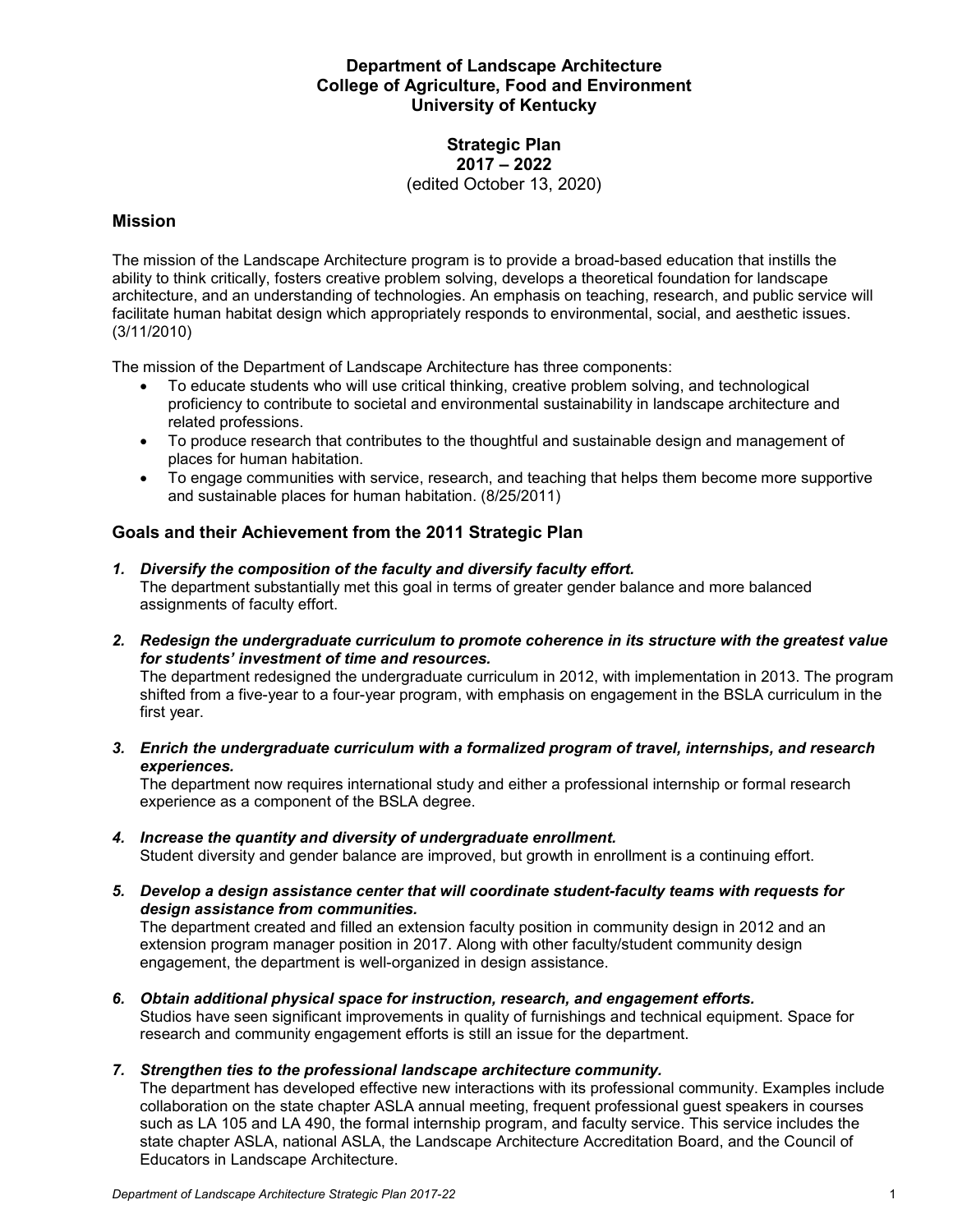### **Purpose of this Plan**

Progress on the 2011 Strategic Plan created substantive change in many aspects of the department. The current plan focuses on consolidating those improvements and making refinements to the curriculum and the work of students, staff, and faculty that will lead to higher levels of excellence. The 2017 plan also recognizes the substantive progress still needed in the area of undergraduate enrollment and department space needs.

### **Goal 1. Increase the quantity, quality, and diversity of undergraduate enrollment.**

The department has had a long-standing target for enrollment of 25 students each year in the entering class of the Bachelor of Science in Landscape Architecture degree program. Because faculty assignments have shifted to greater proportions of research and service effort and the department is involved in courses that teach more non-landscape architecture majors, that number may be inappropriately high. The Landscape Architecture Accreditation Board's standard for student/faculty ratios in studios is 15:1, which the department has routinely justified exceeding through the participation of members of the professional community who assist in studios. This suggests that a target number of entering students each year of 20 may be more reasonable, with 25 as a cap.

Diversity in the student body has increased somewhat in recent years. From the 2012-13 academic year to the 2016-17 academic year, minority enrollment has grown from 10 to 16% of the student body and female enrollment has grown from 22 to 31% of the student body.

#### **Objectives**

- 1. Expand on-campus recruitment efforts aimed at exploratory students or those wishing to change majors.
	- Target increased enrollment opportunities in UK Core and unrestricted enrollment courses led by LA faculty such as LA 111 and LA 105.
	- Increase informational contacts with advisors to exploratory students in CAFE and other colleges.
- 2. Expand off-campus recruitment efforts, particularly those aimed at high school students.
	- Capitalize on the opportunities of the Academic Common Market by recruiting in Tennessee and Alabama, and exploring opportunities in Delaware.
	- Act on opportunities to present to high school student groups and encourage continued interaction.
	- Participate at events such as GSA, GSP, Counselor Conferences, GEAR UP, and other summer camps and conferences.
	- Target off-campus events and visits that have the potential to share landscape architecture educational and career opportunities with minority and female students.
- 3. Continue tracking the results of recruiting activities and linking them to decisions about future recruiting opportunities.
	- Refine target market areas through continued geospatial analyses of enrolled students' home locations.
	- Evaluate past recruiting venues based on associated follow-up contacts and enrollments.
- 4. Publicize and promote the undergraduate landscape architecture program as an attractive educational and career choice.
	- Maintain current and engaging content on the department website, Instagram, and other social media accounts, as appropriate. Connect with other accounts and sites related to landscape architecture.
	- •
	- Promote student work and awards in order to drive interest in Landscape Architecture with prospective students and beyond.

#### **Progress Indicators**

- The department enrolls 20 new students each academic year, with at least 12 of those students coming directly from high school.
- Achieve 40% or greater female student enrollment in the program. Maintain or increase ethnic/racial minority enrollment to meet or exceed Kentucky's demographic mix.
- The department website, Instagram account, and other media platforms are widely accessed by noncurrent students.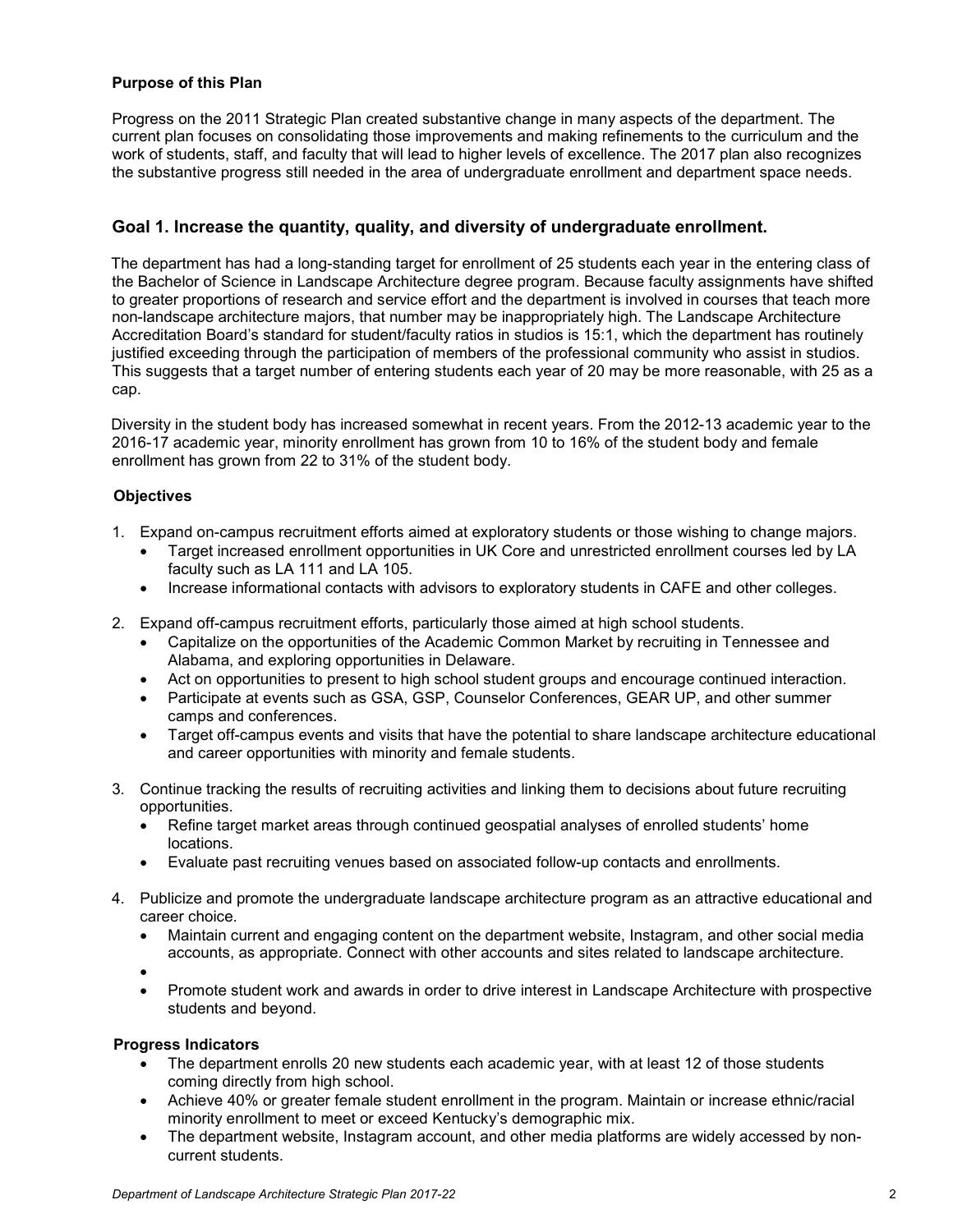# **Goal 2. Continually refine the undergraduate curriculum to promote student success.**

The department's last strategic plan focused on the transition to a four-year program. The plan emphasized the re-arrangement of studio content and development of enrichment experiences that would cause the four-year curriculum to deliver as much or greater value as the five-year curriculum.

The department is graduating its last five-year cohort in May 2018, completing the transition to the four-year BSLA. With three years of course delivery since the beginning of the transition to the four-year program, areas of the curriculum that could use strengthening or adaptation are apparent. In addition, students' comprehension of the curriculum structure and good advising to help direct their course selections and involvement in enrichment opportunities have additional importance with the shortened time to completion.

## **Objectives**

- 1. Ensure that the department offers students consistent and accurate advising.
	- Clarify learning outcomes for each course so that student experiences productively build on each other.
	- Reinforce academic roadmap/plan of study from LA 105 throughout the curriculum.
	- Make a re-useable presentation(s) that describes the curriculum and explains the BSLA program's design.
	- Enhance our advising system to be more proactive and consistent.
	- Become a National Association for Academic Advising (NACADA) member to learn more best advising practices for students while continually networking with UK advisors to learn about current practices.
- 2. Strengthen specific elements of the curriculum.
	- Prepare students for professional practice with strengthened learning in technical competence, regulatory requirements, and environmental ethics.
	- Continue design implementation course sequence redesign.
	- Consider topical studies changes to increase relevance for students and capitalize on faculty interests.
- 3. Serve non-majors through involvement in UK Core and other educational opportunities beyond the BSLA.
	- Consider additional opportunities for Landscape Architecture to contribute to UK Core and the CAFE exploratory major.
	- Continue existing cross-listing and explore additional ones as appropriate
	- Investigate ways to develop a certificate and/or minor.
	- Investigate feasibility of online and/or hybrid courses.
- 4. Continually evaluate and improve enrichment experiences.
	- Identify additional ways to prepare students for internships, employment, and/or for placement in graduate school.
	- Establish a "living directory" of past and potential internship opportunities, including UKLA alumni contacts. Maintain the existing database for students interested in graduate school.
	- Establish a moving 3-year planning calendar for international experiences.
	- Strategically incorporate domestic travel learning opportunities in conjunction with studios/courses.

### **Progress Indicators**

- Students consistently complete the curriculum in the planned sequence, benefitting from the intended connections between courses.
- Students are intellectually, ethically, and technically prepared for their next steps in academia or professional work.
- Students are able to make choices about internships and international study experiences that match their interests and finances.

### **Goal 3. Increase quality and quantity of space for students, staff, and faculty.**

The department has an adequate volume of instructional space in the ES Good Barn for the operation of studios, but challenges endure in the maintenance of the quality of that space. Leaks, heating and cooling issues, and insect infestations create a level of challenge that is manageable but requires vigilance. Furnishing the studios with basic working furniture and digital equipment has been the responsibility of the department.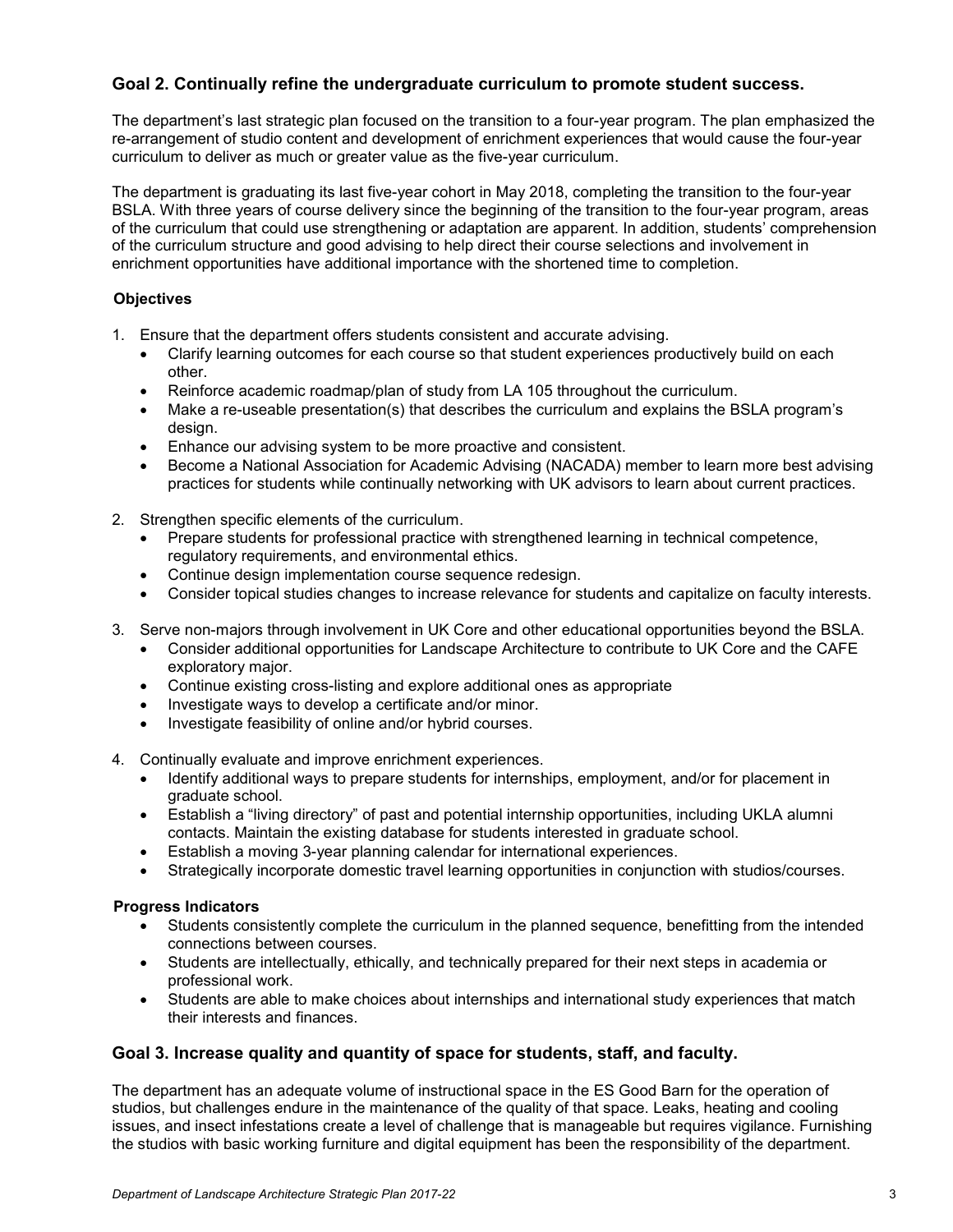Resources for furnishing and equipment come largely from salary savings and other non-recurring financial sources.

Faculty and staff offices are in the Agriculture Science Center (ASC), where the volume and quality of space are both challenges. The Department of Landscape Architecture has added an extension program manager, extension project student employees, an academic coordinator, and a post-doctoral position without commensurate increases in the volume of space available.

### **Objectives**

- 1. Improve quality of existing space in the Good Barn, including the following:
	- Rethink and repurpose use of the small spaces in the barn.
	- Improve aesthetics to barn stairwell and entry area in the barn. Create space upon entering as a gallery of rotating student work.
	- Create space for a student "lounge" for collaboration and study.
	- Reserve space for faculty use in each studio and/or in a concentrated location.
- 2. Improve the public appearance of Landscape Architecture's outer office and the Horticulture conference room.
	- Post awards won by students and faculty/staff members and update wall art to better exemplify landscape architecture.
	- Make conference room improvements including paint, new blinds, artwork, and a general cleanup for meetings with student/parents, faculty in other departments, and potential community clients.
- 3. Acquire additional space or improve the organization of space for long-term use for faculty and staff.
	- Develop a plan for departmental space in the ASC and act on improvements identified in the plan.

#### **Progress Indicators**

- Studio furnishings are in new or sound condition by the beginning of the 2017-18 academic year.
- Student lounge and barn entry are complete by the end of the 2017-18 academic year.
- A plan for improvements in the ASC is in place by the end of the 2017-18 academic year with continuing progress on the plan and faculty workspace in the Good Barn is available by the beginning of the 2018-19 academic year.

### **Goal 4. Strengthen networks that will aid landscape architecture students' access to future academic and professional opportunities.**

The Department of Landscape Architecture has a tradition of strong ties to its professional community. For many years, faculty members' participation and leadership in the American Society of Landscape Architects (ASLA) primarily sustained this connection. More recently, the department and its students have collaborated with the state chapter of the ASLA to organize and attend its annual conference. The department tracks alumni activities and regional alumni frequent participate in studio reviews, host students for office and site visits, and speak to students in courses. As the department continues to mature, it should strengthen these networks to develop greater opportunities for students' transitions into their future endeavors.

### **Objectives**

- 1. Promote stronger student connections to the profession of landscape architecture throughout their education.
	- Continue the recent graduates regional speakers program and the office visits in LA 105 and expand to multiple speakers and firm visits throughout students' time at UK. Make it possible for each student to have at least one firm visit each year and one guest LA lecturer each semester.
	- Continue to grow existing state chapter ASLA connections as mentorship opportunities, research collaborations, and student participation at the state ASLA conference.
	- Promote internships with wider geographically located firms, not just the national-level competition internships or the firms of regional alumni. Develop a range of internship types beyond private practice firms to include environmental advocacy, quality design-build practice, and other opportunities for students with diverse interests.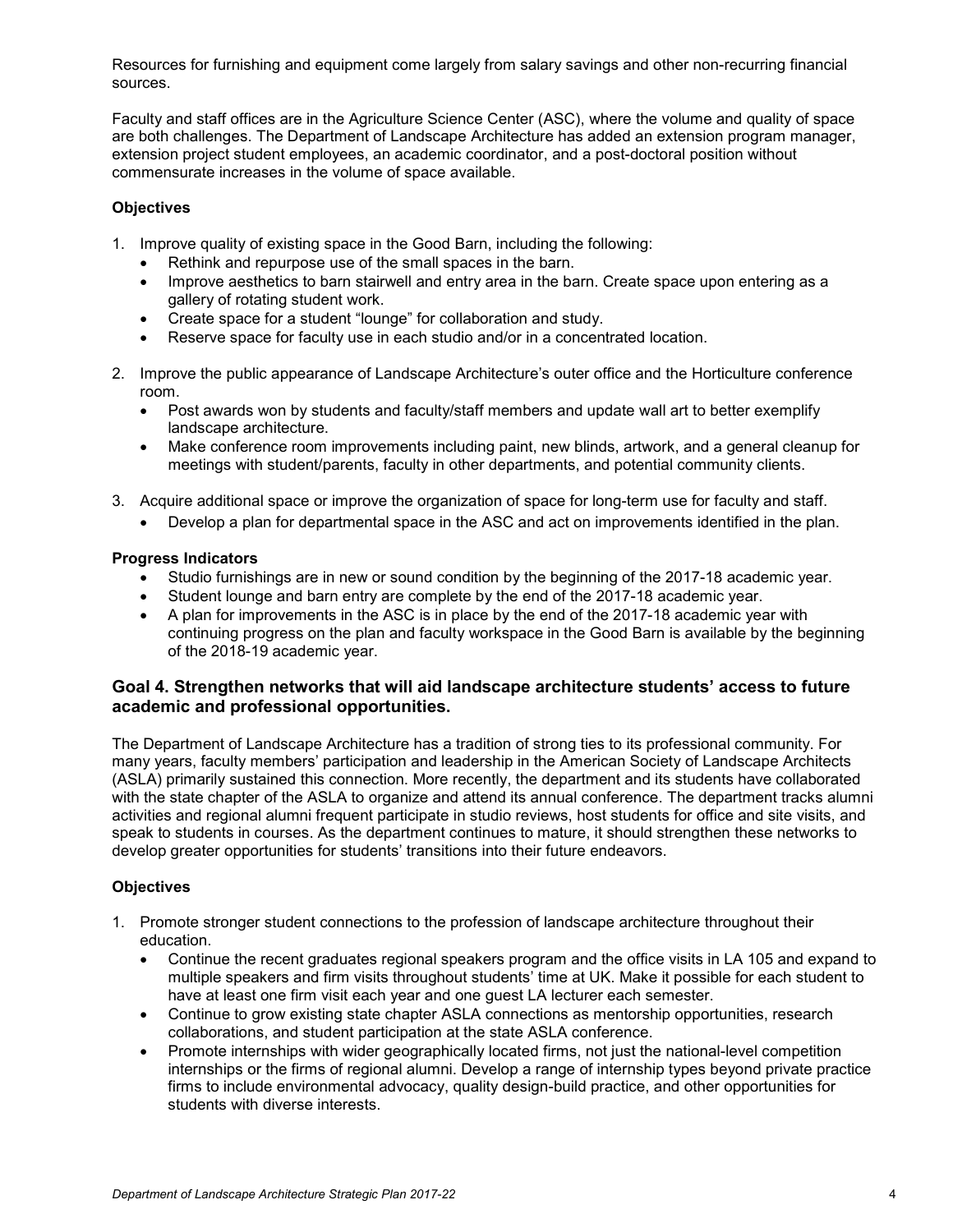- 2. Strengthen and promote connections to allied disciplines within CAFE, Design, and other colleges.
	- Continue collaborations with School of Interiors and TFISE and explore opportunities for engaging School of Architecture and Historic Preservation Program in future Design Week efforts.
	- Explore the possibility of a team-taught Plants course that combines aspects of design and horticulture.
	- Facilitate informal, non-curriculum-based opportunities for students and faculty from different disciplines to gather and get to know each other.
	- Explore opportunities to partner with the College of Design on developing a lecture series and/or inviting individual speakers on a regular basis (annually; fall and spring semesters) that highlight crossdisciplinary design collaborations.
	- Pursue opportunities for LA students to utilize COD and CFA fabrication spaces and College of Engineering laboratory

Consider different options for creating cross-disciplinary learning opportunities that engage Architecture, Interiors, Historic Preservation, and possibly other majors that could include studios, off-campus learning opportunities, and international study

- 3. Promote Alumni and Student interactions
	- Augment the current program of educational speakers at the state chapter ASLA conference with a reinstated guest lecture series with one to four major talks per year and invite regional professionals to attend.
	- Establish an Alumni Advisory Board to help faculty and students focus on emerging disciplinary issues and to support the department's networking efforts.
	- Establish an Alumni Fellow Award to bring in distinguished alumni to interact with students and exhibit the alumni's body of work.
	- Create a more available record of Alumni. This documentation would contain where alumni are currently working, advanced degrees they have attained, have they accepted interns, and other notes of interest. This would help with the selection process of Alumni Fellows, placement for interns, and the establishment of the Alumni Advisory Board.
- 4. Educate students early about graduate school opportunities.
	- Clarify the value of graduate degrees for academic and practice careers, including MLAs and a variety of other graduate degrees that can augment the BSLA.
	- Trips to nearby graduate programs, visiting speakers from schools, visiting speakers from our program who have a graduate degree, and increased student participation at CELA, EDRA and similar conferences are all methods to increase exposure.

### **Progress Indicators**

- Graduating students have had a steady course of experiences in which they learned from contact or work with professional landscape architects and are well-prepared for professional practice or graduate school.
- Continued engagement in inter-departmental dialog to partner with allied disciplines on studios and special programs, including Design Week, guest speakers, and curricular collaboration.
- Alumni support is strengthened with an Alumni Advisory Board meeting at least once annually, the department annually names up to three Alumni Fellows, and alumni documentation is enhanced and available to faculty.

# **Goal 5. Increase the culture of achievement and professional enthusiasm in students of the BSLA program that leads to high professional expectations and recognition.**

Students frequently submit entries to design awards at the state level in landscape architecture and planning and additionally participate in academic conferences and presentations. The department would like to encourage broader participation in competitive activities leading to recognition. In addition, raising the general level of expectation for student work is a goal of the department.

# **Objectives**

- 1. Build shared student and faculty expectations for high quality student work.
	- Use collective exhibition, critique, and discussion as a way of evolving shared high standards.
	- Increase the emphasis on external professional evaluation of student work and communication of professional aspirations through guest critics from landscape architecture and related professions.
	- Regularly involve all faculty along with external reviewers in outcomes evaluation.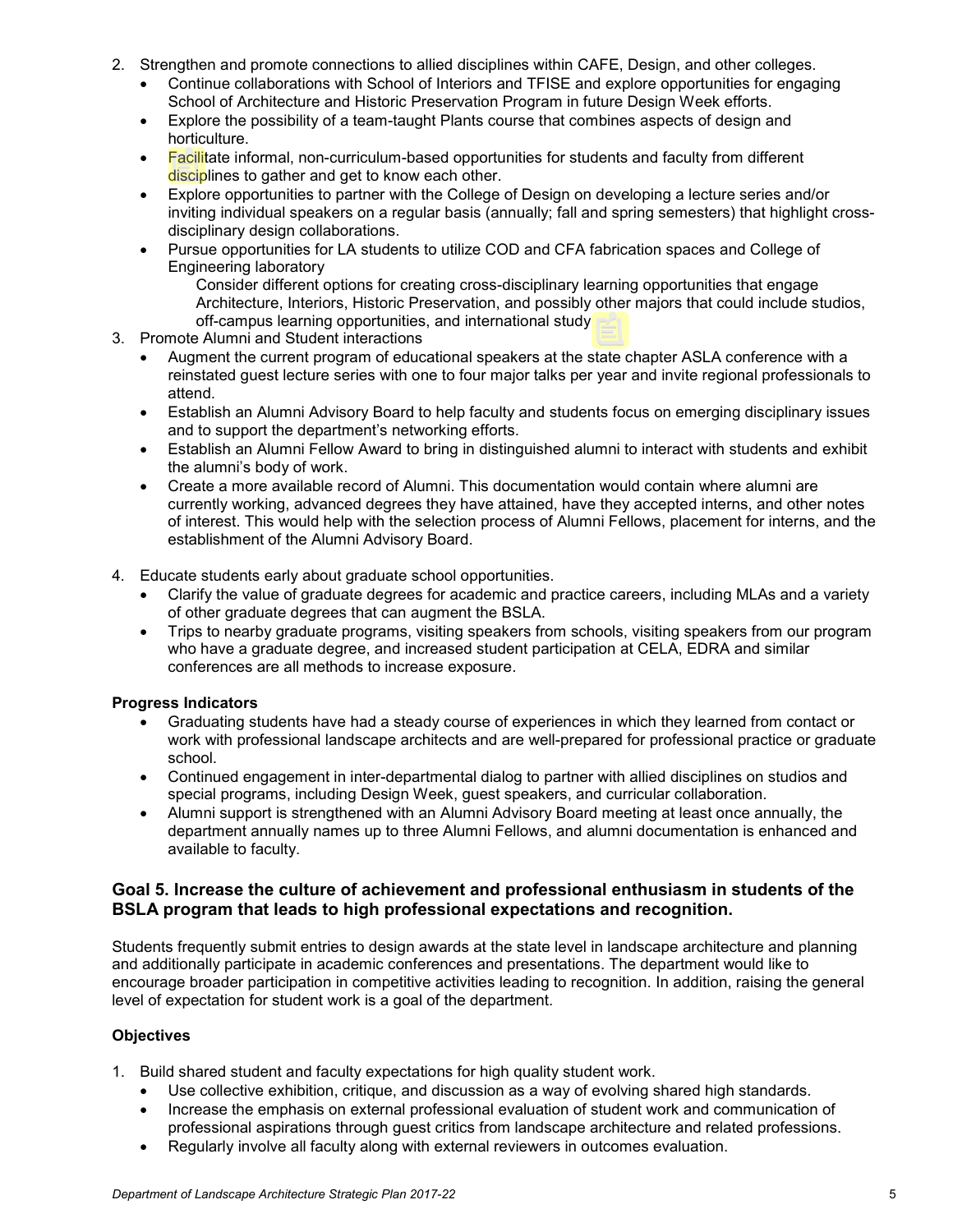- 2. Develop faculty agreement on standards for studio culture and consistently communicate and model those standards.
- 3. Encourage competitive attitudes in students.
	- Encourage increased participation in design competitions, academic presentations, awards programs, honor societies, and scholarship programs.
	- Develop and/or organize a suite of departmental awards and scholarships and imbed them into celebrations of student achievement that also recognize students for becoming members of Sigma Lambda Alpha and other honorary groups.
	- Recognize faculty and staff achievement in conjunction with student recognition.
	- Acknowledge competitive achievement connected with department-wide collaborative projects.

#### **Progress Indicators**

- Shared department standards are communicated through communal end of term studio reviews each semester, and are reflected in syllabi
- External reviewers academics and practitioners are involved in end of semester or other significant design reviews, and in annual learning outcomes assessment.
- Students regularly enter the ASLA student design awards and other awards programs, participate in design competitions, are recognized as LAF Olmsted Scholars and similar opportunities, and these achievements are recognized annually by the Department of Landscape Architecture.

## **Goal 6. Raise the institutional and extramural stature of the LA faculty and staff by strengthening academic and professional accomplishments that gain regional and national recognition.**

As faculty members' roles have broadened in the department beyond the concentrated teaching loads of 80%, external funding and peer-reviewed scholarly contributions have become increasingly important.

#### **Objectives**

- 1. Achieve a sustained level of peer-reviewed scholarly work by LA faculty.
	- Continue supporting a range of peer-reviewed scholarly work in journals, extension publications, exhibitions, books, and other venues.
	- Encourage LA faculty to seek and publicize various forms of recognition that will raise the stature of the faculty.
	- Initiate and continue widely distributed reporting of LA faculty work/outcomes/impacts.
	- Review statement of evidences to ensure that faculty evaluation captures the range of appropriate faculty contributions and their impact.
- 2. Achieve a sustained level of external funding/resources for the scholarly work of LA faculty, staff, and students in research, design, engagement and other forms of scholarship.
	- Continue applying for external funding and resources for scholarly work.
	- Seek collaborations with people and agencies with whom LA faculty have not previously worked.
- 3. Support faculty and staff recognition through nomination for competitive awards for projects and professional achievement.
	- The department faculty and staff seek competitive awards and nominate projects and professional achievements where relevant on a yearly basis.
- 4. Support and achieve a strategic distribution of licensure and certification in appropriate disciplines among both the faculty and staff.
	- The department encourages and supports licensure and certification of faculty and/or staff in appropriate disciplines through distribution of effort for professional development.

### **Progress Indicators**

• The department creates a concise annual report highlighting activities, projects, and publications and posts the annual reports on the website with a news blast to alumni and state professionals, among other groups.